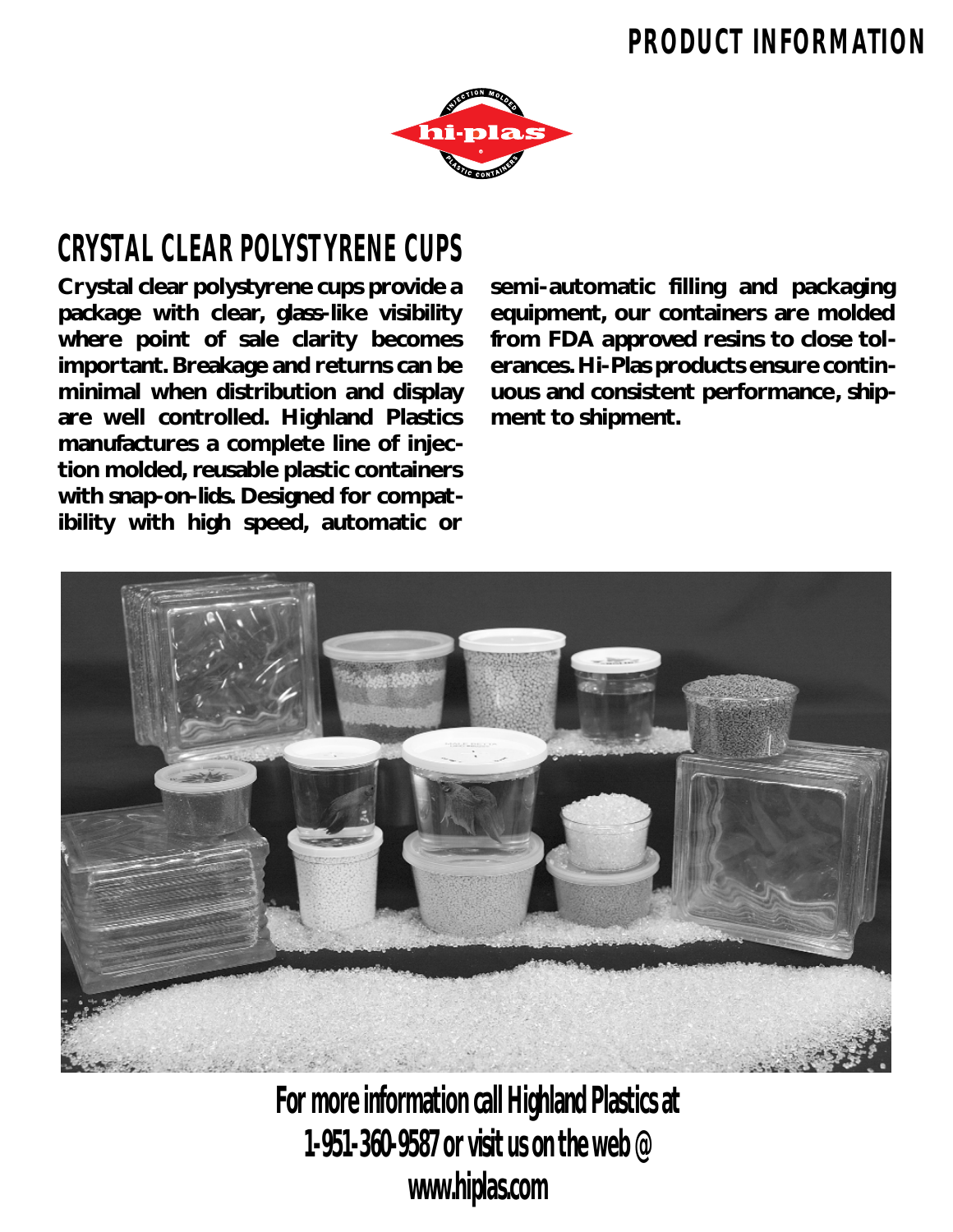| Cup Item 300 SERIES | Lid Item #         | Weight  | <b>Height</b> | Dia.                         | Printable Area (cups) | Printable Area (lids) |
|---------------------|--------------------|---------|---------------|------------------------------|-----------------------|-----------------------|
|                     |                    |         |               | (measurements are in inches) |                       |                       |
| CS 300-04           | <b>PR 300</b><br>в | 4 oz.   | 111/16        | 3                            | <b>NA</b>             | 21/4                  |
|                     | <b>PV 300</b><br>n | 4 oz.   | 111/16        | 3                            | <b>NA</b>             | 21/4                  |
|                     | <b>PF 300</b>      | 4.5 oz. | 111/16        | 3                            | <b>NA</b>             | 21/4                  |
|                     |                    |         |               |                              |                       |                       |
| CT 300-08           | <b>PR 300</b><br>r | 8 oz.   | 31/16         | 3                            | <b>NA</b>             | 21/4                  |
|                     | <b>PV 300</b><br>П | 8 oz.   | 31/16         | 3                            | <b>NA</b>             | 21/4                  |
|                     | <b>PF 300</b>      | 8.5 oz. | 31/16         | 3                            | <b>NA</b>             | 21/4                  |

| Cup Item 309 SERIES | Lid Item #         | Weight             | <b>Height</b>    | Dia.                         | Printable Area (cups) | Printable Area (lids) |
|---------------------|--------------------|--------------------|------------------|------------------------------|-----------------------|-----------------------|
|                     |                    |                    |                  | (measurements are in inches) |                       |                       |
|                     | PF 309<br>$\equiv$ | 6 oz.              | 15/8             | 39/16                        | <b>NA</b>             | 23/4                  |
| CS 309-06           | PV 309             | 6 oz.              | 15/8             | 39/16                        | <b>NA</b>             | 211/16                |
|                     | PR 309<br>ГT.      | 5 oz.              | 15/8             | 39/16                        | <b>NA</b>             | 23/4                  |
|                     | PR 309 S<br>n.     | 5 oz.              | 15/8             | 39/16                        | <b>NA</b>             | 23/4                  |
|                     | PF 309<br>∼        | 8 oz.              | $\overline{2}$   | 39/16                        | <b>NA</b>             | 23/4                  |
| CS 309-08           | PV 309             | 8 oz.              | $\overline{2}$   | 39/16                        | <b>NA</b>             | 211/16                |
|                     | PR 309<br>R        | 7 oz.              | $\overline{2}$   | 39/16                        | <b>NA</b>             | 23/4                  |
|                     | PR 309 S<br>D.     | $7$ oz.            | $\boldsymbol{2}$ | 39/16                        | ΝA                    | 23/4                  |
|                     |                    |                    |                  |                              |                       |                       |
|                     | PF 309             | 16 oz.             | 33/4             | 39/16                        | <b>NA</b>             | 23/4                  |
| CT 309-16           | PV 309             | 16.07 <sub>1</sub> | 3.3/4            | 39/16                        | <b>NA</b>             | 211/16                |



| PF 309        | 16 oz. | 33/4 | 39/16 | <b>NA</b> | 23/4   |
|---------------|--------|------|-------|-----------|--------|
| PV 309        | 16 oz. | 33/4 | 39/16 | <b>NA</b> | 211/16 |
| <b>PR 309</b> | 15 oz. | 33/4 | 39/16 | <b>NA</b> | 23/4   |
| PR 309 S      | 15 oz. | 33/4 | 39/16 | <b>NA</b> | 23/4   |

| Cup Item 408 SERIES | Lid Item #      | Weight  | <b>Height</b> | Dia.                         | Printable Area (cups) | Printable Area (lids) |
|---------------------|-----------------|---------|---------------|------------------------------|-----------------------|-----------------------|
|                     |                 |         |               | (measurements are in inches) |                       |                       |
|                     | <b>PR 408</b>   | 8.5 oz. | 111/16        | 41/2                         | <b>NA</b>             | 31/2                  |
| CS 408-08.5         | <b>PR 408 S</b> | 8.5 oz. | 111/16        | 41/2                         | <b>NA</b>             | 31/2                  |
|                     | <b>PX 408</b>   | 8.5 oz. | 111/16        | 41/2                         | <b>NA</b>             | 31/2                  |
|                     | <b>PF 408</b>   | 10 oz.  | 111/16        | 4 $1/2$                      | <b>NA</b>             | 31/2                  |